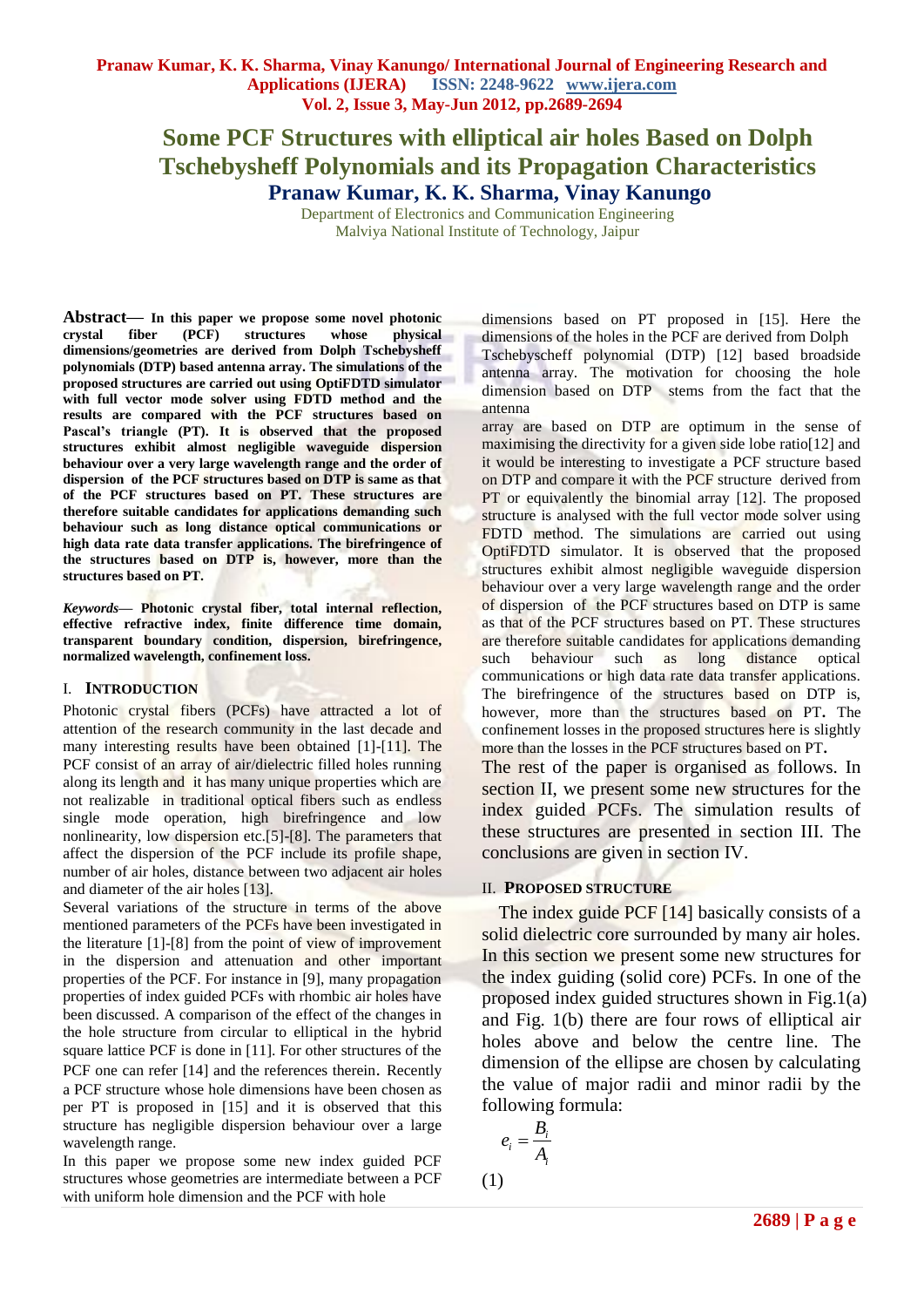(3)

Where  $e_i$  is equal to 0.9,  $B_i$  is the major radius and  $A_i$  is the minor radius. The dimensions of the hole in the central line  $A_i$ ,  $i = 1, 2, \dots, 5$  (radii) are selected in proportion of the amplitude of the broadside 10-element antenna array based on the Dolph Tschebyscheff polynomial as given in [12]. The values of the parameters  $A_i$  are as given by [12]:  $\mu$ m, A<sub>2</sub> = 0.485 $\mu$ m, A<sub>3</sub> = 0.706 $\mu$ m

2]:  
\n
$$
A_1 = 0.357 \mu m, A_2 = 0.485 \mu m, A_3 = 0.706 \mu m
$$
  
\n $A_4 = 0.89 \mu m, A_5 = 1 \mu m.$ 

The dimensions of the holes in the rows above the central lines  $A_{ij}$  are scaled version of the dimensions of the holes in the central line *Ai* as given by

$$
A_{ij} = A_i k_j
$$

(2)

where  $k_j$  are scale factors. The scale factors are chosen as:

 $k_1 = 0.89, k_2 = 0.706, k_3 = 0.485, k_4 = 0.357$ .

The dimensions of the hole below the central line are exactly the mirror image of the core dimensions above the central line.

The other index guided PCF structure has hole dimensions in the central line identical with the hole dimensions in the central line of Fig. 1(a) but the dimensions in the other rows are obtained by deleting holes from the central line as shown in Fig.  $2(a)$  and Fig.  $2(b)$ .

Similarly the third PCF structure is derived using the coefficients  $A_i$ , as shown in Fig. 3(a) and Fig. 3(b).

The motivation for choosing the dimensions from the DTP stems from the well known fact that it is a compromise between a PCF with uniform hole dimension [11] and a PCF with hole dimension derived from binomial array recently presented in [15]. Moreover if the coefficients in the antenna array are chosen in proportion to the DTP, there are side lobes of equal level in the array pattern [12]. It would be interesting therefore to study the dispersion behaviour, birefringence and confinement loss of PCFs having their geometries derived from DTP. The waveguide dispersion at different wavelength for the structures is calculated using the formula [13]:

$$
D=-\frac{\lambda}{c}\frac{d^2n_{\text{eff}}}{d\lambda^2}
$$

where *D* is the dispersion in ps/(nm-km),  $n_{\text{eff}}$  is the effective modal index number and  $\lambda$  is the wavelength in  $\mu$ m and c is the velocity of light in free space. The effective modal index is obtained from the simulations as a function of the wavelength and its second order derivative is computed using the three point difference formula for approximating the derivative.

The confinement loss of all the structure is calculated by using the formula [16]:

$$
L_c = 8.686 \operatorname{Im}[k_0 n_{\text{eff}}]
$$

(4)

where  $k_0$  is the free space number and is equal to  $2\pi/\lambda$ ,  $\lambda$  is the corresponding wavelength,  $\text{Im}[n_{\text{eff}}]$  is the imaginary part of  $n_{\text{eff}}$  (effective modal index number).

Similarly the birefringence of all the three structure are calculated by using the formula [17]:

$$
B = |n_x - n_y|
$$

$$
(5)
$$

where B is the birefringence,  $n_x$  and  $n_y$  are the effective refractive indices of two fundamental polarization mode  $(HE_{11}^x$  and  $HE_{11}^y)$ .

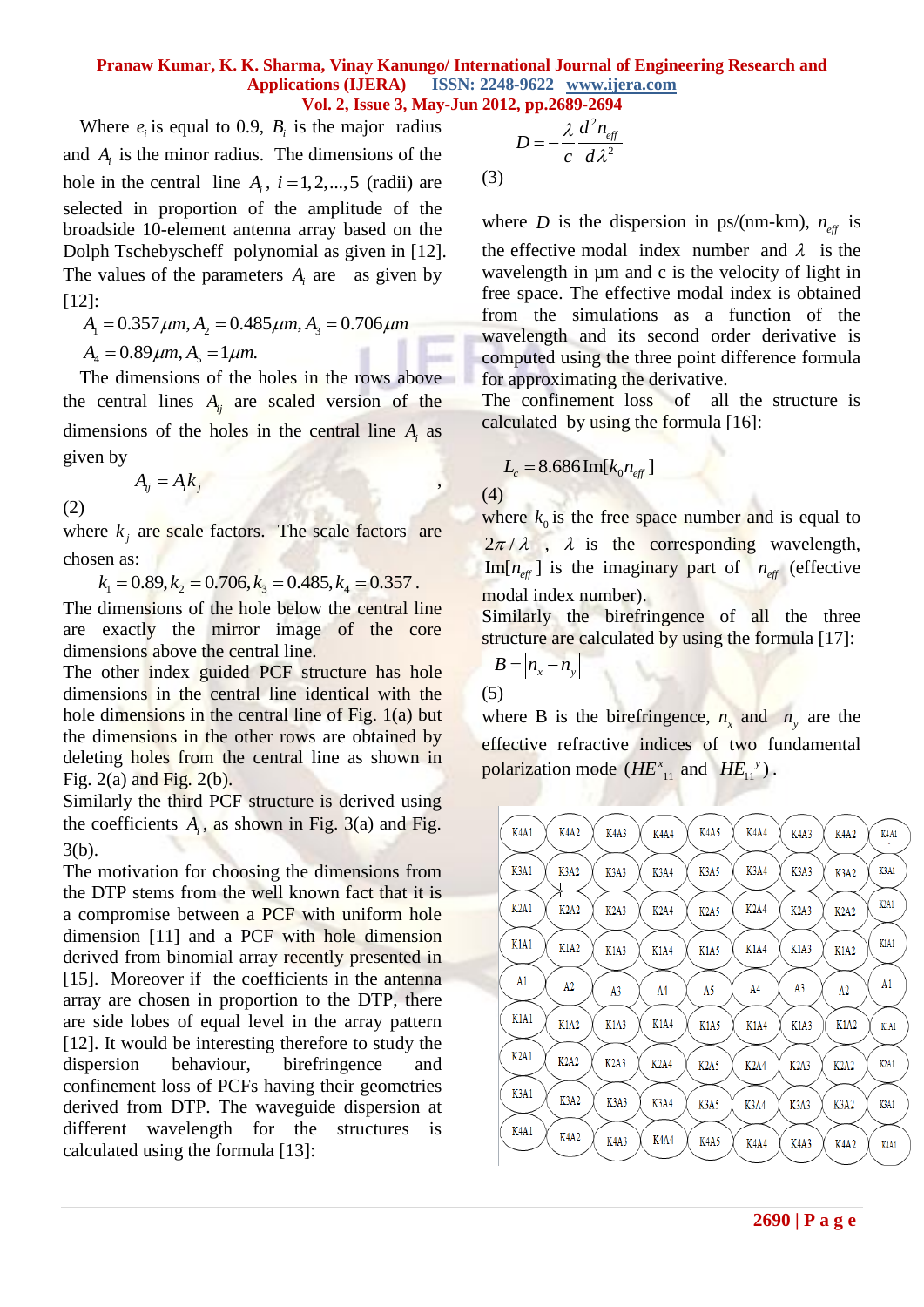

### III. **SIMULATION RESULTS**

In this section we present the simulation results of the proposed structures carried out in the OptiFDTD software. The wafer dimensions in the simulation are chosen for each structure in a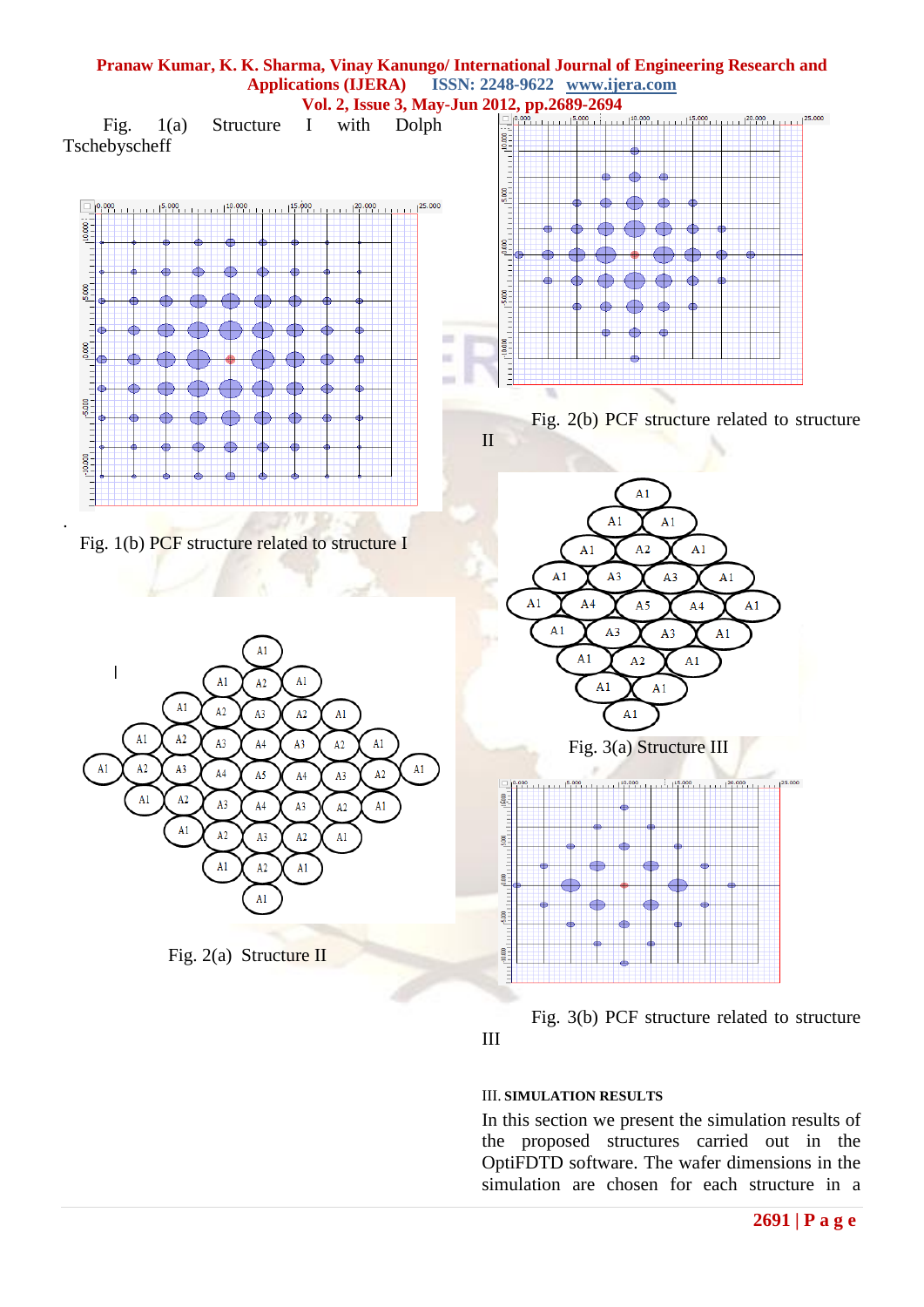manner to accommodate all the air holes of the proposed structure while maintaining the pitch factor uniform throughout the structure. The pitch factor  $\Lambda$ , which is centre to centre spacing between two nearest air holes, gives the characteristics of lattice of the PCF. The wafer chosen is of pure silica and is set to be of refractive index  $n = 1.45$  and that of air hole is set to be 1. The boundary condition chosen is TBC. The mesh size for the finite difference time domain (FDTD) simulations is  $\Delta x = \Delta z = 0.106$  $\mu$ m. The pitch factor  $\Lambda$  is chosen as  $\Lambda = 2.5 \mu m$ . For simulations of the structure shown in Fig 1(a), Fig 2(b) and Fig 3(b) the wafer length is chosen as  $25 \mu m$  while the width is taken to be  $25 \mu m$ .

We calculate the waveguide dispersion of the structures of Fig  $1(b)$ , Fig.  $2(b)$ , Fig  $3(b)$  by using (3) and we show the corresponding results in Fig 4(a), 4(b) and 4(c) respectively. It may further be mentioned that the order of dispersion observed in the PCF structures presented in this paper is approximately the same for PCF structures based on Pascal"s triangle presented in [15].

It can be observed from the results shown that all the structure proposed having elliptical air holes have negligible waveguide dispersion behaviour.

We also show the effective modal index versus normalised wavelength curve in Fig 5 for all the structures where normalised wavelength is defined as  $\lambda / \Lambda$ . As seen from Fig. 5, the value of modal index number decreases with the increasing value of normalised wavelength showing good agreement from theory [14].

The birefringence versus the wavelength curves calculated using (5) for all the three proposed structures is shown in Fig. 6. From Fig. 6, it can be observed that the (data1) birefringence of the structure I is more compared to the other structures considered in this paper. The proposed structure II has a low birefringence as compared with other structures in most of the wavelength range of the simulations. It may further be mentioned here that the PCF structure III has more birefringence than the PCF structures based on Pascal's triangle presented in [15].

The confinement loss as a function of the wavelength calculated using (4) of all the three proposed structures is shown in Fig. 7. It can be noted from this curve that up to a wavelength of  $0.55 \mu m$ , all the three structures have almost zero

confinement losses. The structure I has the lower confinement loss than the other structures considered in this paper.







Fig. 4(b) The curve between dispersion and wavelength of the structure of Fig 2(b).

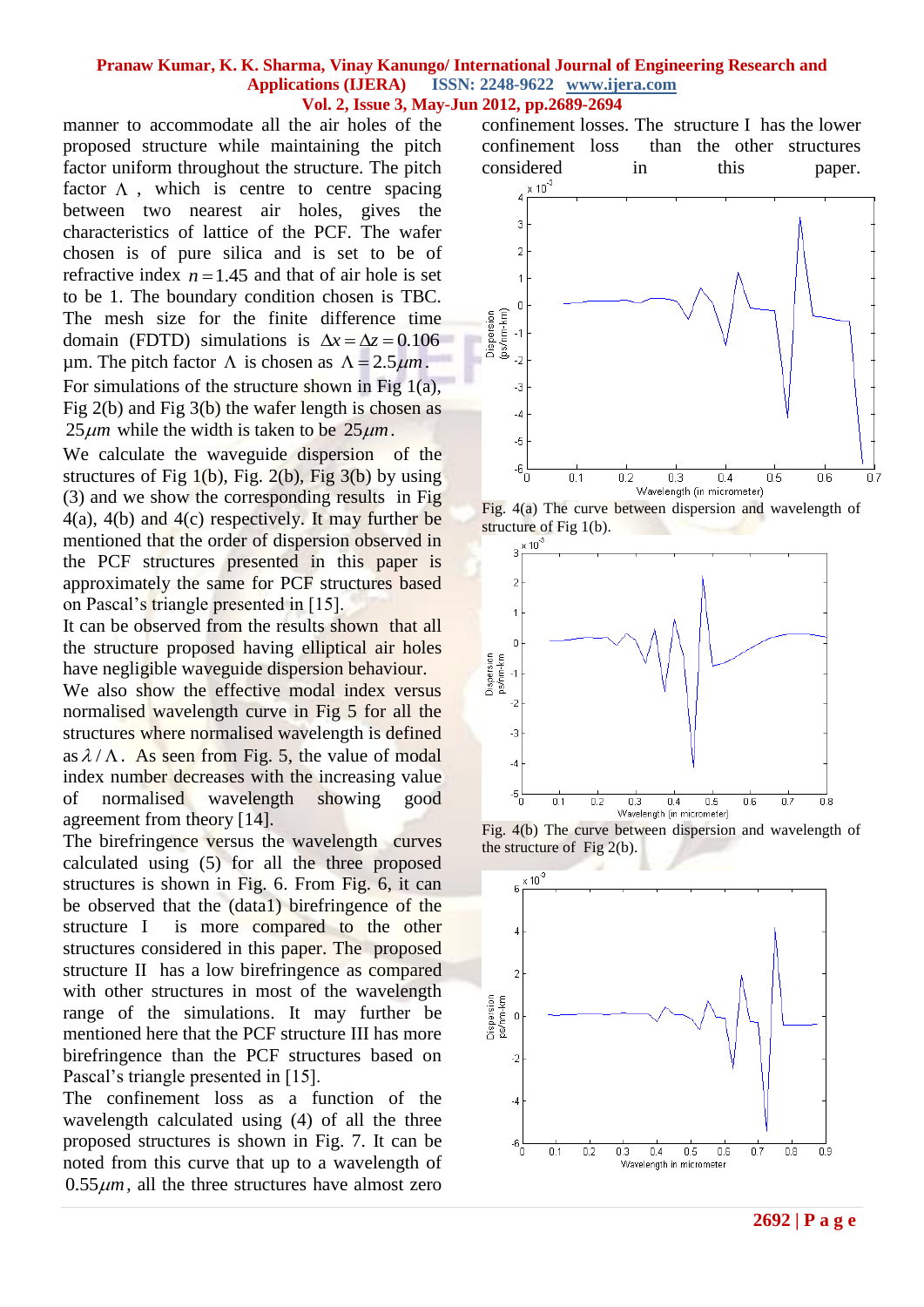## **Pranaw Kumar, K. K. Sharma, Vinay Kanungo/ International Journal of Engineering Research and Applications (IJERA) ISSN: 2248-9622 www.ijera.com**

**Vol. 2, Issue 3, May-Jun 2012, pp.2689-2694** Fig. 4(c) The curve between wavelength and dispersion of structure of Fig 3(b). IV.**CONCLUSIONS**







 Fig. 6 The curve between birefringes and wavelength . (Data1, data2 and data3 represents the structure of Fig. 1(b), 2(b) and 3(b) respectively)





In this paper we have proposed some novel PCF structures whose geometries are derived from Dolph Tschebesheff polynomials (DTP). It is observed that the proposed structures exhibit almost negligible waveguide dispersion behaviour over a very large wavelength range and the order of dispersion of the PCF structures based on DTP is same as that of the PCF structures based on PT. These structures are therefore suitable candidates for applications demanding such behaviour such as long distance optical communications or high data rate data transfer applications. The birefringence of the structures based on DTP is, however, more than the structures based on PT**.** The confinement losses in the proposed structures here is slightly more than the losses in the PCF structures based on PT**.** 

#### **REFERENCES**

- [1] J. C. Knight, J. Broeng, T. A. Birks, and P. S. J. Russell, "Photonic bandgap guidance in optical fibers," *Science,*  vol. 282, pp. 1476-1478, Nov. 1998.
- [2] J. C. Knight, P. S. J. Russell, "Photonic crystal fibers: new ways to guidelight," *Science,* vol. 296, pp. 276- 277, Apr. 2002.
- [3] K Suzuki, H. Kubota, S. kawanishi, M. Tanaka and M. Fujita, "Opticalproperties of a low-loss polarizationmaintaining photonic crystal fiber", *Opt. Express,* vol. 9**,** pp. 670-676, July 2001.
- [4] T. A. Birks, J. C. Knight, and P. S. J. Russell, "Endless single-mode photonic crystal fiber," *Opt. Lettl.,* vol. 22, pp. 961-963, July1997
- [5] T. Matsui, J. Zhou, K. Nakajima, and I. Sankawa, 'Dispersion flattened photoniccrystal fiber with large effective area and low confinement loss," *J. Lightw. Technol.*, vol. 23, pp. 4178–4183, Dec. 2005.
- [6] N. Florous, K. Saitoh, and M.Koshiba, ""The role of artificial defects
- For engineering large effective mode area, flat chromatic dispersion, and low leakage losses in photonic crystal fibers: Towards high speed reconfigurable transmission platforms,"" *Opt. Exp.* , vol. 14, pp. 901-913, Jan. 2006.
- [7] S. Yang, Y. J. Zhang, X. Z. Peng, Y. Lu, and S. H. Xie, "Theoretical study and experimental fabrication of high negative dispersion photonic crystal fiber with large area mode field," *Opt. Exp.*, vol. 14, pp. 3015-3023, Apr. 2006.
- S. M. A. Razzak and Y. Namihira, "Proposal for highly nonlinear dispersion-flattened octagonal photonic crystal fibers,"" *IEEE Photon. Technol. Lett.*, vol. 20, pp. 249--251, Feb. 2008.
- [9] Y. Hai-Feng, YU Zhong-Yuan, L. Yu-Min, T. Hong-Da H. Li-Hong "Novel Propagation Properties of Total Internal Reflection Photonic Crystal Fibres with Rhombic Air Holes"Chin. Phys. Lett., vol. 28, no. 11(2011) 114210.
- [10] Ritu Sharma ,Vijay jaynyani , Rahul gupta "Effect of wafer dimension on the mode profile in PCF" *International Journal of Recent Trends in Engineering*, vol2, no. 6, November 2009.
- [11] Ritu Sharma, Vijay Janyani, Anuradha Sharma " Design of Elliptical Air Hole PCF with Hybrid Square Lattice for High Birefringence and a Lower Zero Dispersion Wavelength", *International Journal of Computer Science & Emerging Technologies , vol. 2,* Issue 2 , pp.283-241, April 2011.
- [12] C.A .Balanis, Antenna theory analysis and design, 2<sup>nd</sup> edition, John Willey and Sons , Inc. , 1997.
- [13] Mann M Shaker, Mahmood Sh Majeed, Raid W. Daoud "A new approach for representing photonic crystal fiber